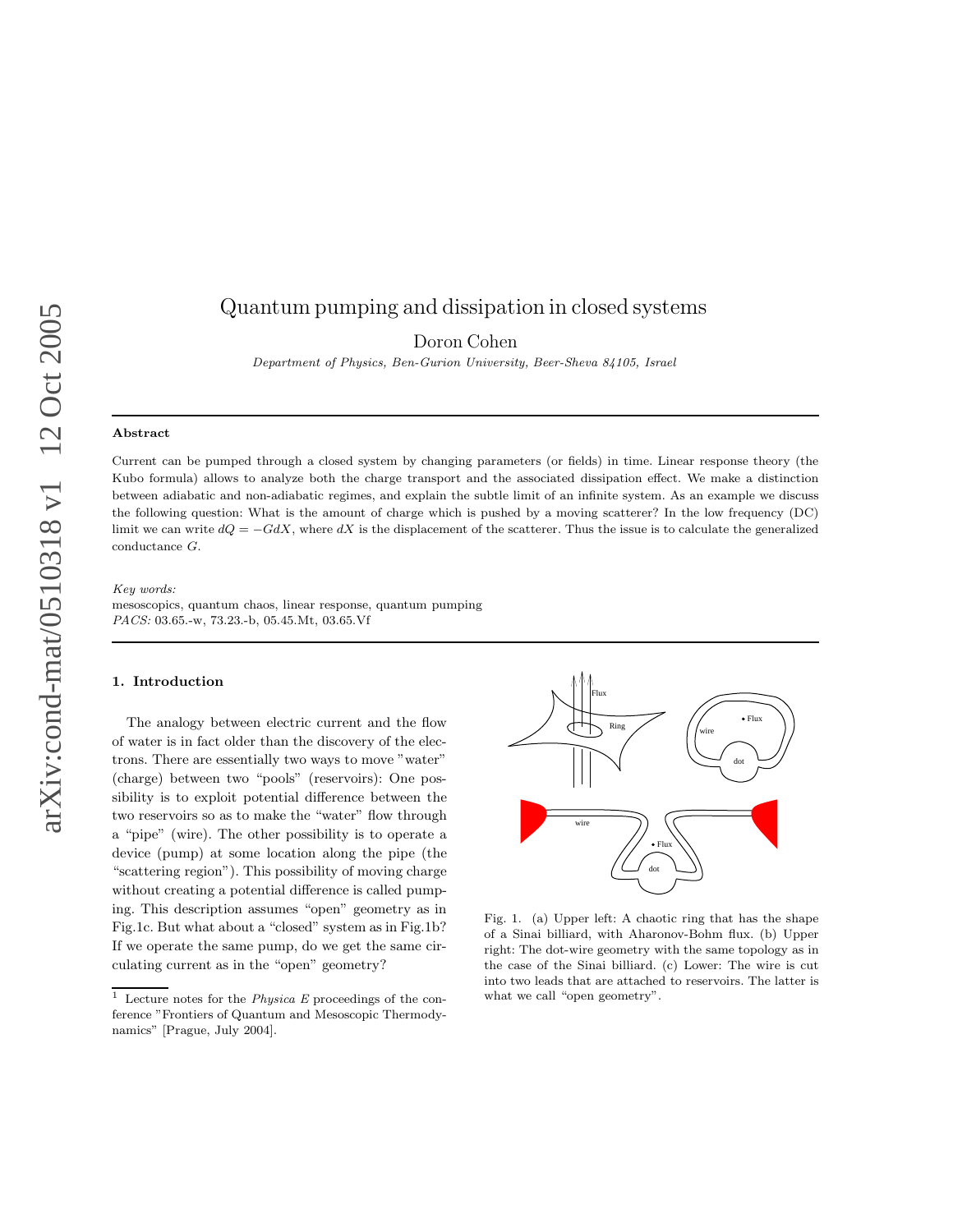The analysis of "quantum pumping" in closed systems should take into account several issues that go beyond the water analogy: (i) Kirchhoff law is not satisfied in the mesoscopic reality because charge can accumulate; (ii) There are quantized energy levels, consequently one has to distinguish between adiabatic and non-adiabatic dynamics; (iii) Interference is important, implying that the result of the calculation is of statistical nature (universal conductance fluctuations). On top we may have to take into account the effect of having an external environment (decoherence).

Quantum pumping is a special issue in the study of "driven systems". We are going to emphasize the significance of "quantum chaos" in the analysis. This in fact provides the foundations for linear response theory (LRT) [1,2,3,4,5,6]. We shall explain how to apply the Kubo formalism in order to analyze the dynamics in the low frequency (DC) regime. Within the Kubo formalism the problem boils down to the calculation of the generalized (DC) conductance matrix.

To avoid miss-understanding we emphasize that the dynamics in the low frequency (DC) regime is in general non-adiabatic: The DC conductance has both a dissipative and a non-dissipative parts. In the adiabatic limit (extremely small rate of driving) the dissipative part vanishes, while the non-dissipative part reduces to "adiabatic transport" (also called "geometric magnetism") [7,8,9,10]. The "adiabatic regime", where the dissipative effect can be ignored, is in fact a tiny subdomain of the relatively vast "DC regime".

The dot-wire geometry of Fig.1b is of particular interest. We are going to discuss the special limit of taking the length of the wire  $(L)$  to be infinite. In this limit the adiabatic regime vanishes, but still we are left with a vast "DC regime" where the pumping is described by a "DC conductance". In this limit we get results [11] that are in agreement with the well known analysis of quantum pumping [12,13] in an open geometry (Fig.1c).

#### 2. Driven systems

Consider a Fermi sea of non interacting "spinless" electrons. The electrons are bounded by some potential. To be specific we assume a ring topology as in Fig.1a. Of particular interest is the dot-wire geometry

of Fig.1b, or its more elaborated version Fig.2. It has the same topology but we can distinguish between a "wire region" and a "dot region" (or "scattering region"). In particular we can consider a dot-wire system such that the length of the wire is very very long. If we cut the wire in the middle, and attach each lead to a reservoir, then we get the open geometry of Fig.1c.

We assume that we have some control over the potential that holds the electrons. Specifically, and without loss of generality, we assume that there are control parameters  $X_1$  and  $X_2$  that represent e.g. some gate voltages (see Fig.2) with which we can control the potential in the scattering region. Namely, with these parameters we can change the dot potential floor, or the height of some barrier, or the location of a "wall" element, or the position of a scatterer inside the dot. We call  $X_1$  and  $X_2$  shape parameters.

We also assume that it is possible to have an Aharonov-Bohm flux  $X_3$  through the ring. Thus our notations are:

$$
X_1, X_2 = \text{shape parameters} \tag{1}
$$

$$
X_3 = \Phi = (\hbar/e)\phi = \text{magnetic flux} \tag{2}
$$

and the motion of each electron is described by a one particle Hamiltonian

$$
\mathcal{H} = \mathcal{H}(\boldsymbol{r}, \boldsymbol{p}; X_1(t), X_2(t), X_3(t)) \tag{3}
$$

To drive a system means to change some parameters (fields) in time. No driving means that  $X_1$  and  $X_2$  are kept constant, and also let us assume for simplicity that there is no magnetic field and that  $X_3 = 0$ . In the absence of driving we assume that the motion of the electrons inside the system is classically chaotic.



Fig. 2. Detailed illustration of the dot-wire system. The dot potential is controlled by gate voltages  $X_1$  and  $X_2$ . The flux through the loop is  $X_3 = \Phi$ . The scattering region  $(r<0)$  is represented by an S matrix. Later we assume that the length  $(L)$  of the wire is very large.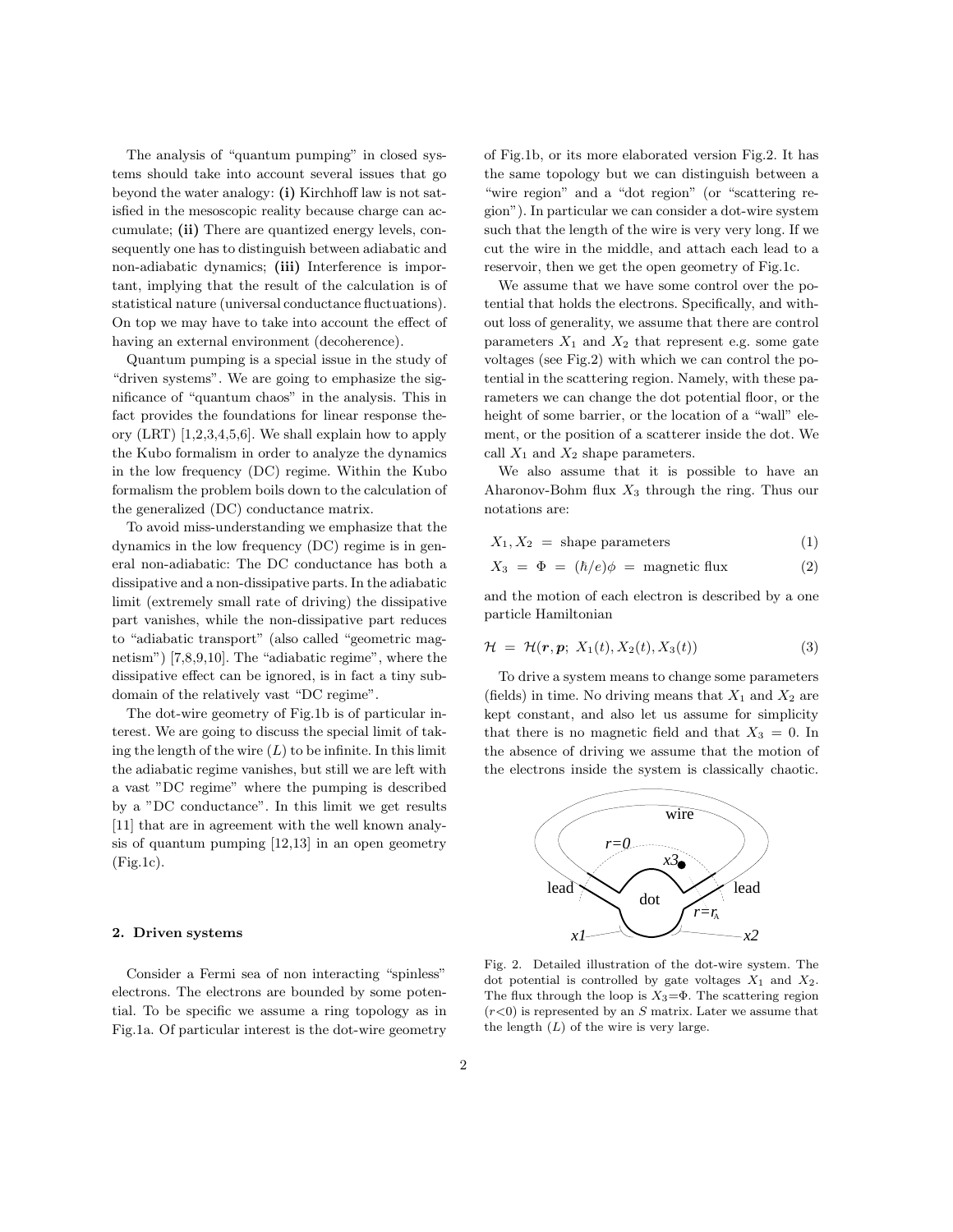For example this is the case with the so-called Sinai billiard of Fig.1a. In such circumstances the energy of the system is a constant of the motion, and the net circulating current is zero due to ergodicity.

The simplest way to create a current  $\mathcal I$  in an open system (Fig.1c) is to impose bias by having a different chemical potential in each reservoir. Another possibility is to create an electro-motive-force (EMF) in the dot region. In linear response theory it can be proved that it does not matter what is the assumed distribution of the voltage along the "resistor". The EMF is by Faraday law  $-\dot{\Phi}$ . Assuming DC driving (constant EMF), and the applicability of LRT, we get the "Ohm law"  $\mathcal{I} = G^{33} \times (-\dot{\Phi})$  and hence the transported charge is  $dQ = -G^{33} dX_3$ . We call  $G^{33}$  the Ohmic (DC) conductance. If we have a low frequency AC driving rather than a DC driving, still the impedance (AC conductance) is expected to be well approximated by the DC conductance within a frequency range that we call the DC regime.

Yet another possibility is to induce current by changing shape parameter in time, while keeping either the bias or  $X_3$  equal to zero. Say that we change  $X_1$ , then in complete analogy with Ohm law we can write  $dQ =$  $-\boldsymbol{G}^{31} dX_1$ . More generally we can write

$$
dQ = -\sum_{j} \mathbf{G}^{3j} dX_j \tag{4}
$$

Obviously this type of formula makes sense only in the "DC regime" where the current at each moment of time depends only on the rates  $\dot{X}_j$ .



Fig. 3. (a) Left: A driving cycle in  $X$  space. In order to have non-zero area enclosed we have to change (without loss of generality) two parameters. (b) Right: In particular we consider pumping cycle in the  $X_3 = 0$  plane (no magnetic field).

# 3. pumping cycles

In practice the interest is a time periodic (AC) driving. This means that the driving cycle can be represented by a closed contour at the  $(X_1, X_2, X_3)$  space as in Fig.3a. In fact we assume that the contour is lying in the  $(X_1, X_2)$  plan as in Fig.3b. We ask what is the amount of charge which is transported via a section of the ring per cycle. Assuming the applicability of LRT we get in the DC regime

$$
Q = \oint \mathcal{I}dt = \oint \mathbf{G} \cdot dX \tag{5}
$$

where  $X = (X_1, X_2, X_3)$  and  $G = (G^{31}, G^{32}, G^{33})$ . Later we shall define a more general object  $G^{kj}$  with  $k, j = 1, 2, 3$  that we call generalized conductance matrix. In the above formula only the  $k = 3$  row enters into the calculation.

Getting  $Q \neq 0$  means that the current has a nonzero DC component. So we can define "pumping" as getting DC current form AC driving. From the above it is clear that within the DC regime we have to vary at least two parameters to achieve a non-zero result. In a closed (in contrast to open) system this conclusion remains valid also outside of the DC regime, due to time reversal symmetry. In order to get DC current from one parameter AC driving, in a closed system, it is essential to have a non-linear response. Ratchets are non-linear devices that use "mixed" [15] or "damped" [14] dynamics in order to pump with only one parameter. We are not discussing such devices below.

#### 4. What is the problem?

Most of the studies of quantum pumping were (so far) about open systems. Inspired by Landauer who pointed out that  $G^{33}$  is essentially the transmission of the device, Büttiker, Pretre and Thomas (BPT) have developed a formula that allows the calculation of  $G^{3j}$ using the  $S$  matrix of the scattering region [12,13]. It turns out that the non-trivial extension of this approach to closed systems involves quite restrictive assumptions [16]. Thus the case of pumping in closed systems has been left un-explored, except to some past works on adiabatic transport [9,10]. Yet another ap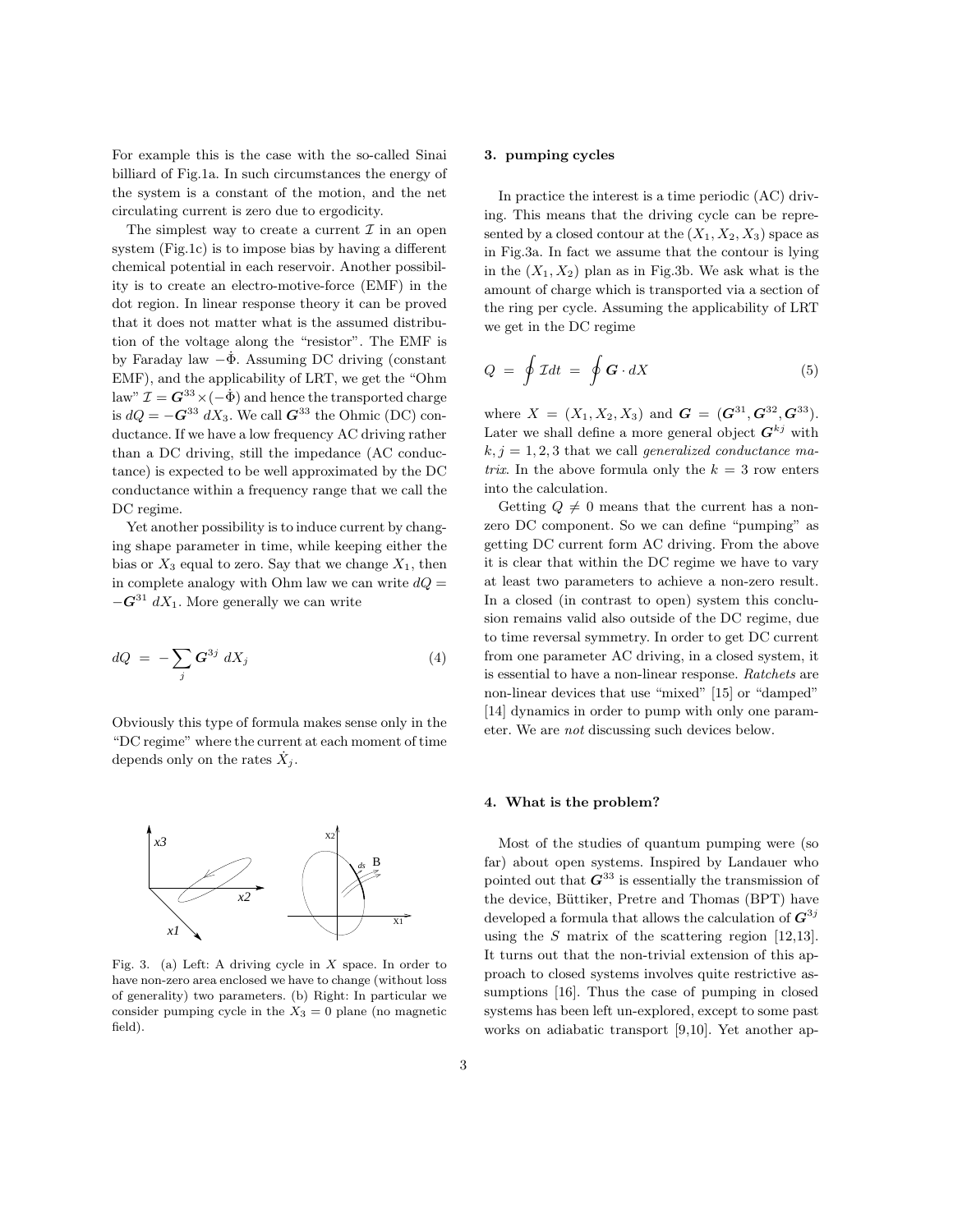proach to quantum pumping is to use the powerful Kubo formalism [6,11,17].

The Kubo formula, which we discuss later, gives a way to calculate the generalized conductance matrix  $G^{kj}$ . It is a well know formula [1], so one can ask: what is the issue here? The answer is that both the validity conditions, and also the way to use the Kubo formula, are in fact open problems in physics.

The Van Kampen controversy regarding the validity of the Kubo formula in the classical framework is well known, and by now has been resolved. For a systematic classical derivation of the Kubo formula with all the validity conditions see Ref.[5] and references therein. The assumption of chaos is essential in the classical derivation. If this assumption is not satisfied (as in the trivial case of a driven 1D ring) then the Kubo formula becomes non-applicable.

What about the Quantum Mechanical derivation? The problem has been raised in Ref.[3] but has been answered only later in Refs.[4,5] and follow up works. It is important to realize that the quantum mechanical derivation of the Kubo formula requires perturbation theory to infinite order, not just 1st order perturbation theory. We shall discuss later the non-trivial self consistency condition of the quantum mechanical derivation.

We note that the standard textbook derivation of the Kubo formula assumes that the energy spectrum is essentially a continuum. A common practice is to assume some weak coupling to some external bath [18]. However, this procedure avoids the question at stake, and in fact fails to take into consideration important ingredients that have to do with quantum chaos physics. In this lecture the primary interest is in the physics of a closed isolated system. Only in a later stage we look for the effects that are associated with having a weak coupling to an external bath.

Why do we say that it is not clear how to use the Kubo formula? We are going to explain that the quantum mechanical derivation of the Kubo formula introduces an energy scale that we call Γ. It plays an analogous role to the level broadening parameter which is introduced in case of a coupling to a bath. Our  $\Gamma$  depends on the rate  $X$  of the driving in a non-trivial way. One may say that  $\Gamma$  in case of an isolated system is due to the non-adiabaticity of the driving. Our Γ affects both the dissipative and the non-dissipative (geometric) part of the response. Without a theory for  $\Gamma$  the quantum mechanical Kubo formula is ill defined.

#### 5. Generalized forces and currents

Given a Hamiltonian we define generalized forces in the conventional way:

$$
\mathcal{F}^k = -\frac{\partial \mathcal{H}}{\partial X_k} \tag{6}
$$

one obvious reasoning that motivates this definition follows from writing the following (exact) expression for the change in the energy  $E = \langle \mathcal{H} \rangle$  of the system:

$$
E_{\text{final}} - E_{\text{initial}} = -\int \langle \mathcal{F}(t) \rangle \cdot dX \tag{7}
$$

In particular we note that  $\mathcal{F}^3$  should be identified as the current  $\mathcal I$ . This identification can be explained as follows: If we make a change  $d\Phi$  of the flux during a time dt, then the EMF is  $-d\Phi/dt$ , leading to a current  $I$ . The energy increase is the EMF times the charge, namely  $dE = (-d\Phi/dt) \times (\mathcal{I}dt) = -\mathcal{I}d\Phi$ . Hence  $\mathcal{I}$  is conjugate to Φ.

As an example we consider [17] a network model [19]. See the illustration of Fig.4d. The Hamiltonian is

$$
\mathcal{H} = \text{network} + X_2 \delta(x - X_1) \tag{8}
$$

We assume control over the position  $X_1$  of the delta scatterer, and also over the "height"  $X_2$  of the scatterer. By the definition we get:

$$
\mathcal{F}^1 = X_2 \delta'(x - X_1) \tag{9}
$$

$$
\mathcal{F}^2 = -\delta(x - X_1) \tag{10}
$$

Note that  $\mathcal{F}^1$  is the ordinary Newtonian force which is associated with translations. Its operation on the wavefunction can be realized by the differential operator

$$
\mathcal{F}^1 \quad \mapsto \quad -X_2 \left( \overrightarrow{\partial} + \overleftarrow{\partial} - \frac{2\mathsf{m}}{\hbar^2} X_2 \right)_{x = X_1 + 0} \tag{11}
$$

where we have used the matching condition across the delta function and m is the mass of the particle.

What about the current operator? For its definition we have to introduce a vector potential  $\mathcal{A}(x) = \Phi a(x)$ into the Hamiltonian such that

$$
\oint \vec{\mathcal{A}} \cdot \vec{dr} = \Phi \tag{12}
$$

Thus we have to specify  $a(x)$ , which describes how the vector potential varies along the loop. This is not merely a gauge freedom because the electric field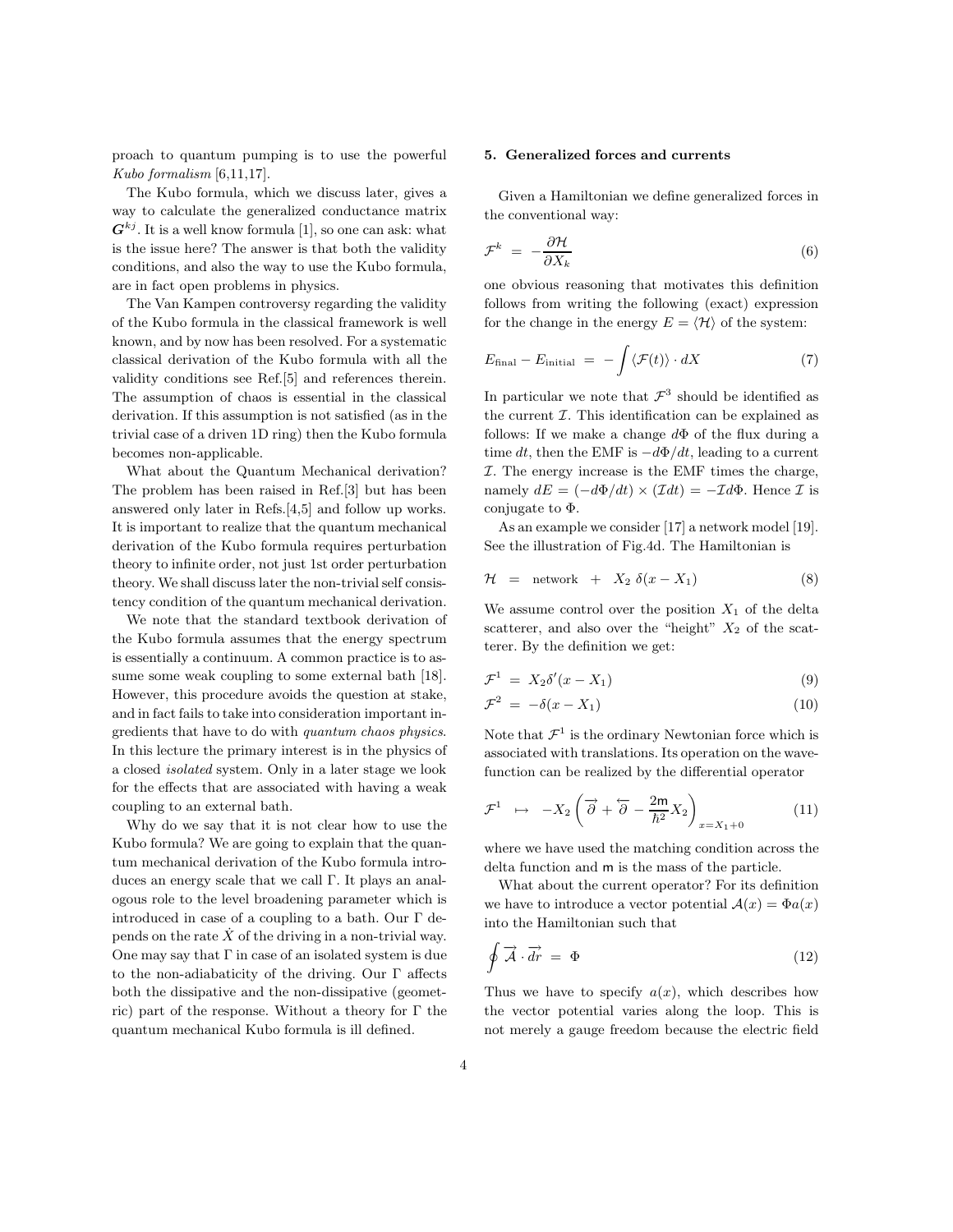$-\dot{\Phi}_a(x)$  is a measurable quantity. Moreover, a different  $a(x)$  implies a different current operator. In particular we can choose  $a(x)$  to be a delta function across a section  $x = x_0$ . Then we get:

$$
\mathcal{I} = \frac{e}{2m} \left( \delta(x - x_0) p + p \delta(x - x_0) \right) \tag{13}
$$

Note that the operation of this operator can be realized by the differential operator

$$
\mathcal{I} \rightarrow -i\frac{e\hbar}{2m} \left(\overrightarrow{\partial} - \overleftarrow{\partial}\right)_{x=x_0} \tag{14}
$$

A few words are in order regarding the continuity of the charge flow. It should be clear that in any moment the current through different sections of a wire does not have to be the same, because charge can accumulate. Kirchhoff law is not satisfied. For example if we block the left entrance to the dot in Fig.2, and raise the dot potential, then current is pushed out of the right lead, while the current in the blocked side is zero. Still if we make a full pumping cycle, such that the charge comes back to its original distribution at the end of each cycle, then the result for Q should be independent of the section through which the current is measured.



Fig. 4. A scatterer (represented by a black circle) is translated through a system that has a Fermi occupation of spinless non-interacting electrons. In (a) the system is a simple ring. In (b) it is a chaotic ring (Sinai billiard). In (c) and in (d) we have network systems that are of the same type of (a) and (b) respectively. In the network, the scatterer ("piston") is a delta function (represented as a big circle) located at  $x = X_1$ . The current is measured through  $x = x_0$  (dotted vertical line). In (e) we have an open geometry with left and right leads that are attached to reservoirs that have the same chemical potential.

# 6. Linear response theory

Assume that  $X(t) = X^{(0)} + \delta X(t)$ , and look for a quasi-stationary solution. To have linear response means that the generalized forces are related to the driving as follows:

$$
\langle \mathcal{F}(t) \rangle = \langle \mathcal{F} \rangle_0 + \int_{-\infty}^{\infty} \alpha(t - t') \cdot \delta X(t') dt' \qquad (15)
$$

where  $\langle \ldots \rangle_0$  denote the expectation value with respect to the unperturbed  $X(t) = X^{(0)}$  stationary state. From now on we disregard the zero order term (the "conservative force"), and focus on the linear term. The generalized susceptibility  $\chi^{kj}(\omega)$  is the Fourier transform of the (causal) response kernel  $\alpha^{kj}(\tau)$ , while the generalized conductance matrix is defined as

$$
G^{kj} = \left. \frac{\text{Im}[\chi^{kj}(\omega)]}{\omega} \right|_{\omega \sim 0} = \eta^{kj} + B^{kj} \tag{16}
$$

The last equality defines the symmetric and the antisymmetric matrices  $\boldsymbol{\eta}^{kj}$  and  $\boldsymbol{B}^{kj}$  . Thus in the DC limit Eq.(15) reduces to a generalized Ohm law:

$$
\langle \mathcal{F}^k \rangle = - \sum_j \mathbf{G}^{kj} \dot{X}_j \tag{17}
$$

which can be written in fancy notations as

$$
\langle F \rangle = -G \cdot \dot{X} = -\eta \cdot \dot{X} - B \wedge \dot{X} \qquad (18)
$$

Note that the rate of dissipation is

$$
\dot{\mathcal{W}} = -\langle F \rangle \cdot \dot{X} = \sum_{kj} \eta^{kj} \dot{X}_k \dot{X}_j \tag{19}
$$

We would like to focus not on the dissipation issue, but rather on the transport issue. From Eq.(5) we get

$$
Q = \left[ -\oint \boldsymbol{\eta} \cdot dX - \oint \boldsymbol{B} \wedge dX \right]_{k=3} \tag{20}
$$

From now on we consider a planar  $(X_1, X_2)$  pumping cycle, and assume that there is no magnetic field. Then it follows from time reversal symmetry [Onsager] that  $\eta^{31} = \eta^{32} = 0$ , and consequently

$$
Q = -\oint \vec{B} \cdot \vec{ds} \tag{21}
$$

where  $\vec{\boldsymbol{B}} = (\boldsymbol{B}^{23}, \boldsymbol{B}^{31}, \boldsymbol{B}^{12})$ , with  $\boldsymbol{B}^{12} = 0$ , and  $\vec{ds} =$  $(dX_2, -dX_1, 0)$  is a normal vector in the pumping plane as in Fig.3b.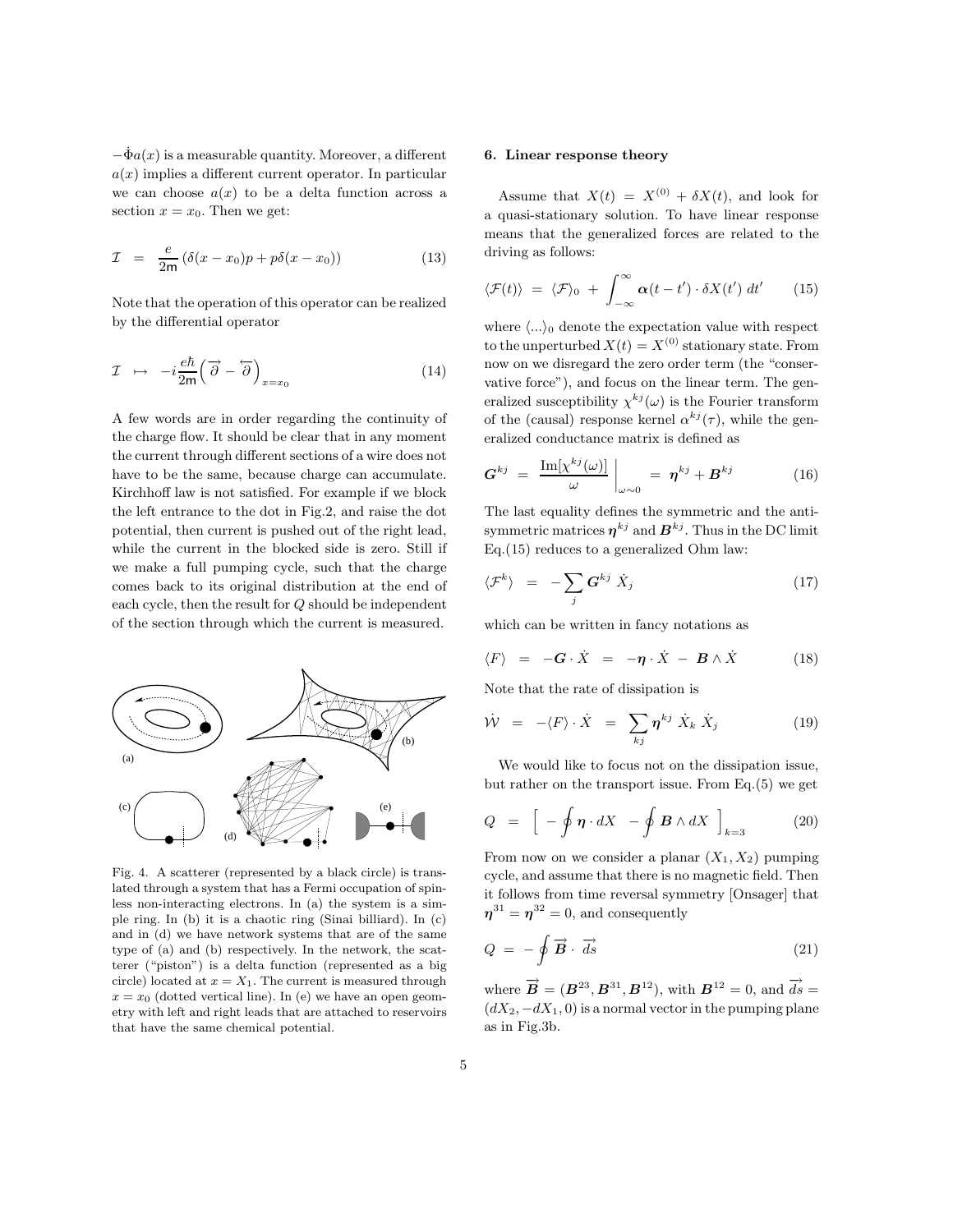The various objects that have been defined in this section are summarized by the following diagram:



# 7. The Kubo formula

The Kubo formula for the response kernel is

$$
\alpha^{kj}(\tau) = \Theta(\tau) \times \frac{i}{\hbar} \langle [\mathcal{F}^k(\tau), \mathcal{F}^j(0)] \rangle_0 \tag{22}
$$

where the expression on the right hand side assumes a zero order  $X = X^0$  stationary state (the so called "interaction picture"), and  $\Theta(\tau)$  is the step function.

Using the definitions of the previous section, and assuming a Fermi sea of non-interacting fermions with occupation function  $f(E)$ , we get the following expressions:

$$
\eta^{kj} = -\pi \hbar \sum_{n,m} \frac{f(E_n) - f(E_m)}{E_n - E_m} \mathcal{F}_{nm}^k \mathcal{F}_{mn}^j \delta_\Gamma(E_m - E_n)
$$

$$
B^{kj} = 2\hbar \sum_n f(E_n) \sum_{m(\neq n)} \frac{\text{Im} \left[ \mathcal{F}_{nm}^k \mathcal{F}_{mn}^j \right]}{(E_m - E_n)^2 + (\Gamma/2)^2} \tag{23}
$$

We have incorporated in these expression a broadening parameter  $\Gamma$  which is absent in the "literal" Kubo formula. If we set  $\Gamma = 0$  we get no dissipation  $(\eta = 0)$ . We also see that  $\Gamma$  affects the non-dissipative part of the response. Thus we see that without having a theory for Γ the Kubo formula is an ill defined expression.

#### 8. Adiabatic transport (Geometric magnetism)

The "literal" Kubo formula (i.e. with  $\Gamma = 0$ ) has been considered in Refs. $([9,10])$ . In this limit we have no dissipation  $(\eta = 0)$ . But we may still have a nonvanishing  $B$ . By Eq.(23) the total  $B$  is a sum over the occupied levels. The contribution of a given occupied level  $n$  is:

$$
\mathbf{B}_n^{kj} = 2\hbar \sum_{m(\neq n)} \frac{\operatorname{Im} \left[ \mathcal{F}_{nm}^k \mathcal{F}_{mn}^j \right]}{(E_m - E_n)^2 + (\Gamma/2)^2} \tag{24}
$$

with  $\Gamma = 0$ . This is identified as the geometric magnetism of Ref.[10].

We can get some intuition for  $\vec{B}$  from the theory of adiabatic processes. The Berry phase is given as a line integral  $(1/\hbar) \oint \vec{A} \cdot dX$  over "vector potential" in  $X$  space. By stokes law it can be converted to an integral  $(1/\hbar)$   $\int \vec{B} \cdot dS$  over a surface that is bounded by the driving cycle. The  $\vec{B}$  field is divergence-less, but it may have singularities at  $X$  points where the level  $n$ has a degeneracy with a nearby level. We can regard these points as the location of magnetic charges. The result of the surface integral should be independent of the choice of the surface modulo  $2\pi$ , else Berry phase would be ill defined. Therefore the net flux via a closed surface (which we can regard as formed of two Stokes surfaces) should be zero modulo  $2\pi$ . Thus, if we have a charge within a closed surface it follows by Gauss law that it should be quantized in units of  $(\hbar/2)$ . These are the so called "Dirac monopoles". In our setting  $X_3$  is the Aharonov-Bohm flux. Therefore we have vertical "Dirac chains"

chain = 
$$
\left(X_1^{(0)}, X_2^{(0)}, \Phi^{(0)} + 2\pi \frac{e}{\hbar} \times \text{integer}\right)
$$
 (25)

In the absence of any other magnetic field we have timereversal symmetry for either integer or half integer flux. It follows that there are two types of Dirac chains: those that have a monopole in the plane of the pumping cycle, and those that have their monopoles half unit away from the pumping plane.

In the next section we shall see how these observations help to analyze the pumping process. We shall also illuminate the effect of having  $\Gamma \neq 0$ . Later we shall discuss the "physics" behind Γ.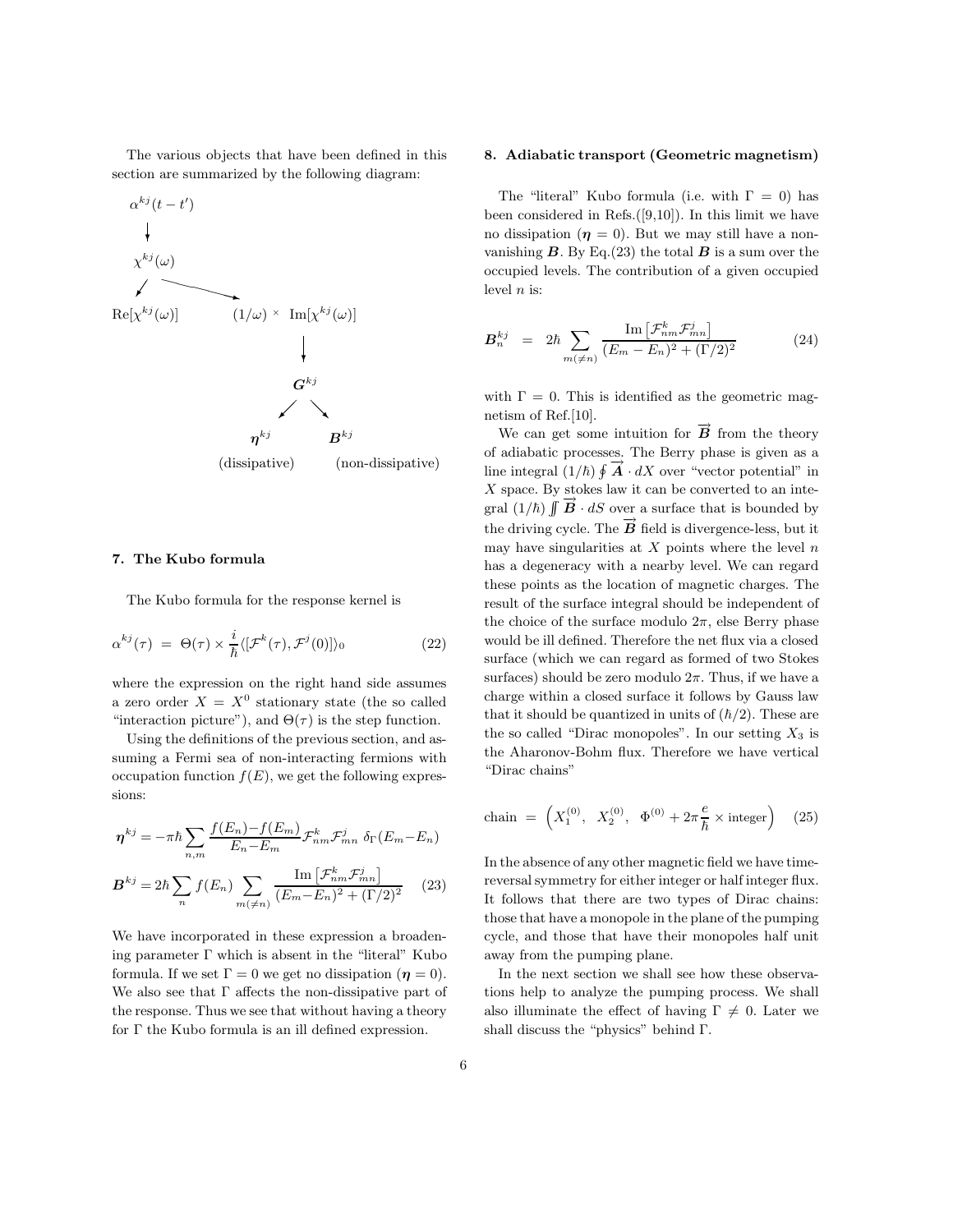#### 9. Quantized pumping?

The issue of quantized pumping is best illustrated by the popular two delta barrier model, which is illustrated in Fig.5. The "dot region"  $|Q| < a/2$  is described by the potential

$$
U(r; X_1, X_2) = X_1 \delta\left(x + \frac{a}{2}\right) + X_2 \delta\left(x - \frac{a}{2}\right) \tag{26}
$$

The pumping cycle is described in Fig.5c. In the 1st half of the cycle an electron is taken from the wire into the dot region via the left barrier, while in the second half of the cycle an electron is transfered from the dot region to the wire via the right barrier. So it seems that one electron is pumped through the device per cycle. The question is whether it is exactly one electron  $(Q =$ e) or not?

In the case of an open geometry the answer is known [20,21]. Let us denote by  $g_0$  the average transmission of the dot region for X values along the pumping cycle. In the limit  $g_0 \to 0$ , which is a pump with no leakage, indeed one gets  $Q = e$ . Otherwise one gets  $Q = (1-q)e$ .



Fig. 5. (a) Upper left: The energy levels of a ring with two barriers, at the beginning of the pumping cycle. It is assumed that the three lower levels are occupied. (b) Upper right: The adiabatic levels as a function of time during the pumping cycle. (c) Lower Left: The  $(X_1, X_2)$  locations of the Dirac chains of the 3 occupied levels. Filled (hollow) circles imply that there is (no) monopole in the pumping plane. Note that for sake of illustration overlapping chains are displaced from each other. The pumping cycle encircles 2+ 1 Dirac chains that are associated with the 3rd and 2nd levels respectively. (d) Lower right: The 2 Dirac chains that are associated with the 3rd level.

What about a closed (ring) geometry? Do we have a similar result? It has been argued [20] that if the the pumping process is strictly adiabatic then we get exactly  $Q = e$ . We are going to explain below that this is in fact not correct: We can get either  $Q < 1$  or  $Q > 1$ or even  $Q \gg 1$ .

Recall that by  $Eq.(21)$  the pumped charge  $Q$  equals the projected flux of the  $\vec{B}$  field through the pumping cycle (Fig.3b). If the charge of the monopoles were uniformly distributed along the chains, it would follow that Q is exactly quantized. But this is not the case, and therefore Q can be either smaller or larger than 1 depending on the type of chain(s) being encircled. In particular, in case of a tight cycle around a monopole we get  $Q \gg e$  which is somewhat counter-intuitive, while if the monopole is off-plane  $Q < e$ .

What is the effect of  $\Gamma$  on this result? It is quite clear that  $\Gamma$  diminishes the contribution of the singular term. Consequently it makes Q less than one. This gives us a hint that the introduction of Γ might lead to a result which is in agreement with that obtained for an open geometry. We shall discuss this issue in the next sections.

#### 10. The Kubo Formula and "quantum chaos"

We turn now to discuss Γ. Any generic quantum chaos system is characterized by some short correlation time  $\tau_{cl}$ , by some mean level spacing  $\Delta$ , and by a semiclassical energy scale that we denote as  $\Delta_b$ . Namely:

$$
\Delta \propto \hbar^d/\text{volume} = \text{mean level spacing} \tag{27}
$$

$$
\Delta_b \sim \hbar / \tau_{\rm cl} = {\rm bandwidth} \tag{28}
$$

The term bandwidth requires clarification. If we change a parameter X in the Hamiltonian  $H$ , then the perturbation matrix  $\mathcal{F}_{nm}$  has non-vanishing matrix elements within a band  $|E_n - E_m| < \Delta_b$ . These matrix elements are characterized by some root-mean-square magnitude  $\sigma$ , while outside of the band the matrix elements are very small.

If the system is driven slowly in a rate  $\dot{X}$  then levels are mixed non-perturbatively. Using a quite subtle reasoning [4,5,6,2] the relevant energy range for the non-perturbative mixing of levels is found to be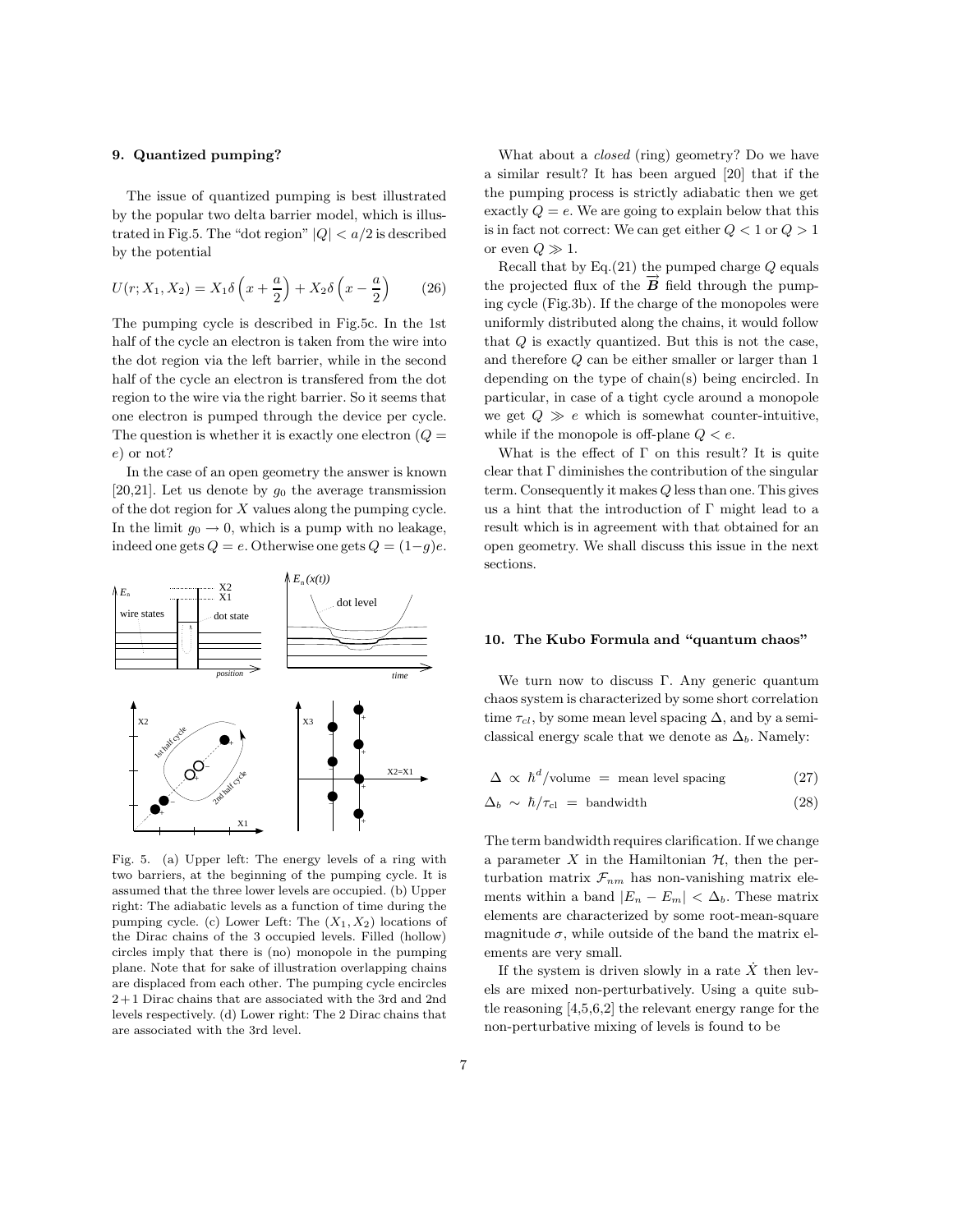$$
\Gamma = \left(\frac{\hbar\sigma}{\Delta^2}|\dot{X}|\right)^{2/3} \times \Delta \propto \left(L|\dot{X}|\right)^{2/3} \frac{1}{L} \quad (29)
$$

The latter equality assumes dot-wire geometry as in Fig.1b, where  $L$  is the length of the wire. Now we can distinguish between three  $\dot{X}$  regimes:

 $\Gamma \ll \Delta$  adiabatic regime (30)

 $\Delta < \Gamma < \Delta_b$  non-adiabatic regime (31)

$$
otherwise \qquad non-perturbative regime \qquad (32)
$$

In the adiabatic regime levels are not mixed by the driving, which means that the system (so to say) follows the same level all the time. In the perturbative regime there is a non-perturbative mixing on small energy scales, but on the large scale we have Fermi-Golden-Rule (FGR) transitions. If the self consistency condition ( $\Gamma \ll \Delta_b$ ) breaks down, then the FGR picture becomes non-applicable, and consequently  $\Gamma$  becomes a meaningless parameter.

In the non-perturbative regime we expect semiclassical methods to be effective, provided the system has a classical limit (which is not the case with random matrix models [22]). In general one can argue that in the limit of infinite volume (or small  $\hbar$ ) perturbation theory always breaks down, leading to a semiclassical behavior. But in the dot-wire geometry this is not the case if we take the limit  $L \to \infty$ , keeping the width of the wire fixed. With such limiting procedure Eq.(29) implies that the self-consistency condition  $\Gamma \ll \Delta_b$  is better and better satisfied! This means that the Kubo formula can be trusted. Furthermore, with the same limiting procedure the  $L \to \infty$  is a non-adiabatic limit because the adiabaticity condition  $\Gamma \ll \Delta$  breaks down.

#### 11. Kubo formula using an FD relation

The Fluctuation-dissipation (FD) relation allows us to calculate the conductance  $G^{kj}$  from the correlation function  $C^{kj}(\tau)$  of the generalized forces. In what follows we use the notations:

$$
K^{kj}(\tau) = \frac{i}{\hbar} \langle [\mathcal{F}^k(\tau), \mathcal{F}^j(0)] \rangle_0 \tag{33}
$$

$$
C^{kj}(\tau) = \frac{1}{2} \left( \langle \mathcal{F}^k(\tau) \mathcal{F}^j(0) \rangle_0 + cc \right) \tag{34}
$$

Their Fourier transforms are denoted  $\tilde{K}^{kj}(\omega)$  and  $ilde{C}^{kj}(\omega)$ . The expectation value above assumes a

zero order stationary preparation. We shall use subscript  $|F|$  to indicate many-body Fermi occupation. We shall use the subscript  $|_T$  or the subscript  $|_E$ to denote one-particle canonical or microcanonical preparation. At high temperatures the Boltzmann approximation applies and we can use the exact relation  $f(E_n)-f(E_m) = \tanh((E_n-E_m)/(2T)) \times$  $(f(E_n)+f(E_m))$  so as to get

$$
\tilde{K}_{F}^{kj}(\omega) = i\omega \times \frac{2}{\hbar\omega} \tanh\left(\frac{\hbar\omega}{2T}\right) C_{T}^{kj}(\omega)
$$
\n(35)

At low temperatures we can use the approximation  $f(E)-f(E') \approx -\frac{1}{2}[\delta_T(E-E_F) + \delta_T(E'-E_F)] \times$  $(E-E')$  with  $\delta_T(E-E_F) = -f'(E)$  so as to get

$$
\tilde{K}_{F}^{kj}(\omega) \approx i\omega \times g(E) \tilde{C}_{E_F}^{kj}(\omega)
$$
\n(36)

The application of this approximation is "legal" if we assume temperature  $T \gg \Delta_b$ . This is a very "bad" condition because for (e.g.) ballistic dot  $\Delta_b$  is the relatively large Thouless energy. However, we can regard the large  $T$  result as an  $E_F$  averaged zero temperature calculation. Then it can be argued that for a quantum chaos system with a generic bandprofile the average is in fact the "representative" result (see discussion of "universal conductance fluctuation" in later sections).

Substituting the Kubo formula  $\alpha^{kj}(\tau) = \Theta(\tau) K^{kj}(\tau)$ in the definition of  $G^{kj}$ , and using the latter relation between  $K^{kj}(\tau)$  and  $C^{kj}(\tau)$  we get after some straightforward algebra the following expression for the conductance:

$$
\mathbf{G}^{kj} = \int_0^\infty K_F^{kj}(\tau) \tau d\tau \approx \mathbf{g}(E_F) \int_0^\infty C_{E_F}^{kj}(\tau) d\tau \tag{37}
$$

where  $g(E_F)$  is the density of the one-particle states. If we want to incorporate  $\Gamma$  the recipe is simply:

$$
C(\tau) \quad \mapsto \quad C(\tau) \; \mathrm{e}^{-\frac{1}{2}(\Gamma/\hbar)|\tau|} \tag{38}
$$

The expression of  $G^{kj}$  using  $C^{kj}(\tau)$  is a generalized FD relation. It reduces to the standard FD relation if we consider the dissipative part:

$$
\eta^{kj} = \frac{1}{2} \mathsf{g}(E_F) \tilde{C}_{E_F}^{kj} (\omega \sim 0) \tag{39}
$$

whereas the non-dissipative part requires integration over all the frequencies (see next section).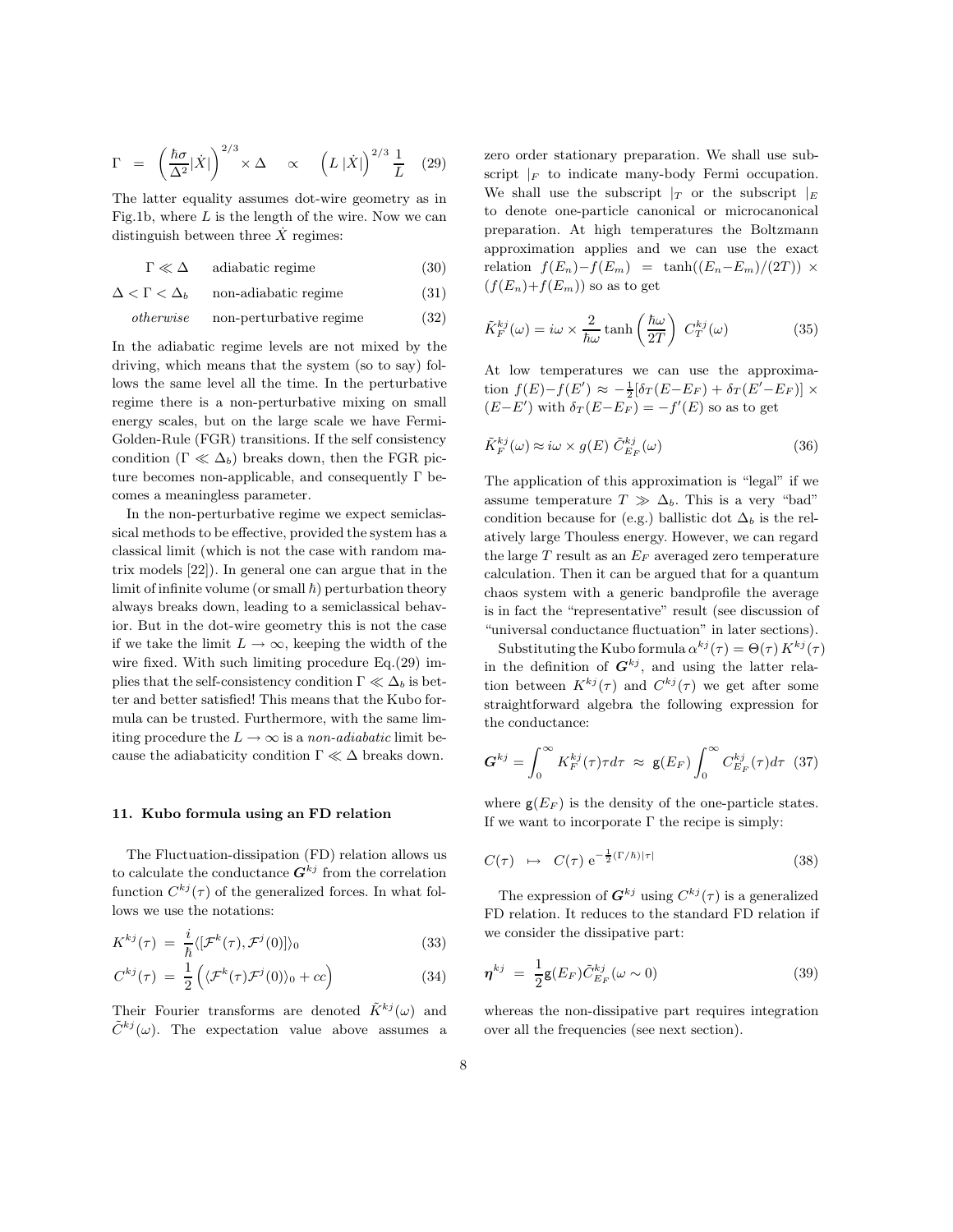#### 12. Kubo via Green functions or S matrix

Now we would like to express  $G^{kj}$  using Green functions, and eventually we would like to express it using the S matrix of the scattering region. The first step is to rewrite the FD relation as follows:

$$
\mathbf{G}^{kj} = \hbar \mathbf{g}(E_F) \int_{-\infty}^{\infty} \frac{-i \tilde{C}_{E_F}^{kj}(\omega)}{\hbar \omega - i(\Gamma/2)} \frac{d\omega}{2\pi}
$$
(40)

The second step is to write

$$
C_E^{kj}(\omega) = \frac{\hbar}{2\mathsf{g}(E)} \left[ C^{kj}(E + \hbar \omega, E) + C^{jk}(E - \hbar \omega, E) \right].
$$

where

$$
C^{kj}(E', E) = 2\pi \sum_{nm} \mathcal{F}^k_{nm} \delta(E' - E_m) \mathcal{F}^j_{mn} \delta(E - E_k) \tag{42}
$$
\n
$$
= \frac{2}{\pi} \operatorname{trace} \left[ \mathcal{F}^k \operatorname{Im}[\mathsf{G}(E')] \mathcal{F}^j \operatorname{Im}[\mathsf{G}(E)] \right] \tag{43}
$$

We use the standard notations  $G(z) = 1/(z - H)$ , and  $G^{\pm}(E) = G(E \pm i0)$ , and Im[G] =  $-i(G^{+} - G^{-})/2$  =  $-\pi\delta(E-\mathcal{H})$ . After some straightforward algebra we get:

$$
G^{kj} = i\frac{\hbar}{2\pi} \text{trace}\left[\mathcal{F}^k G(E_F - i\Gamma/2) \mathcal{F}^j \text{Im}[G(E_F)]\right.\
$$

$$
- \mathcal{F}^k \text{Im}[G(E_F)] \mathcal{F}^j G(E_F + i\Gamma/2)\right] \quad (44)
$$

For the dot-wire geometry in the limit  $L \to \infty$  we can treat the  $i\Gamma$  as if it were the infinitesimal i0. Some more non-trivial steps allow us to reduce the trace operation to the boundary  $(r = 0)$  of the scattering region  $(Fig.2)$ , and then to express the result using the S matrix. Disregarding insignificant interference term that has to do with having "standing wave" the result is:

$$
G^{3j} = \frac{e}{2\pi i} \text{trace}\left(P_{A} \frac{\partial S}{\partial X_{j}} S^{\dagger}\right)
$$
(45)

This formula, which we derive here using "quantum chaos" assumptions is the same as the BPT formula that has been derived for an open geometry. It is important to remember that the limit  $L \to \infty$  is a nonadiabatic limit  $(\Gamma \gg \Delta)$ . Still it is a "DC limit". Therefore what we get here is "DC conductance" rather than "adiabatic pumping". The latter term is unfortunately widely used in the existing literature.

#### 13. The prototype pumping problem

What is the current which is created by translating a scatterer ("piston")? This is a "pumping" question. Various versions of the assumed geometry are illustrated in Fig.4. Though it sounds simple this questions contains (without loss of generality) all the ingredients of a typical pumping problem. Below we address this question first within a classical framework, and then within quantum mechanics.

The simplest case is to translate a scatterer in 1D ring (Fig.4a). Assuming that there is no other scattering mechanism it is obvious that the steady state solution of the problem is:

$$
dQ = 1 \times \frac{e}{\pi} k_{\rm F} \times dX \tag{46}
$$

We assume here Fermi occupation, but otherwise this result is completely classical. This result holds for any nonzero "size" of scatterer, though it is clear that in the case of a tiny scatterer it would take a much longer time to attain the steady state. Also note that there is no dissipation in this problem. The steady state solution is an exact solution of the problem.

The picture completely changes if we translate a scatterer inside a chaotic ring (Fig.4b). In such case the problem does not possess a steady state solution. Still there is a quasi steady state solution. This means that at any moment the state is quasi-ergodic: If we follow the evolution for some time we see that there is slow diffusion to other energy surfaces (we use here phase space language). This diffusion leads to dissipation as explained in [5] (and more Refs therein). However, we are interested here mainly in the transport issue. As the scatterer pushes its way through the ergodizing distribution, it creates a current. Obviously the size of the scatterer do matter in this case. Using classical stochastic picture we can derive the following result:

$$
dQ = \left[\frac{g_T}{1 - g_T}\right] \left[\frac{1 - g_0}{g_0}\right] \times \frac{e}{\pi} k_{\rm F} \times dX \tag{47}
$$

where  $g_0$  is the transmission or the relative size of the moving scatterer, while  $q_T$  is the overall transmission of the ring.

What about the quantum mechanical analysis? We shall show that the same result is obtained on the average. This means that the classical expression still holds, but only in a statistical sense. This is in close analogy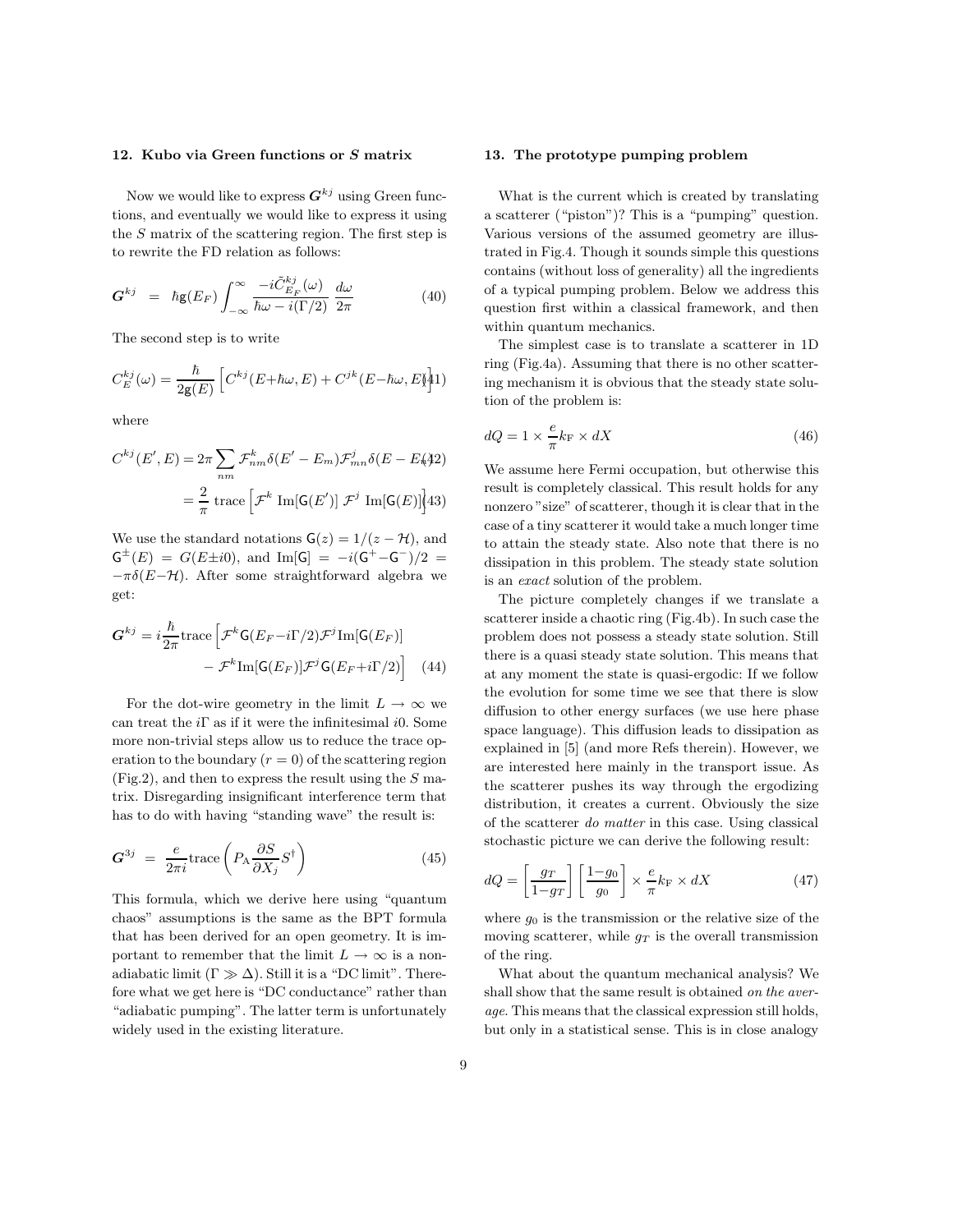with the idea of "universal conductance fluctuations". We shall discuss the effect of  $\Gamma$  on the distribution of  $G$ .

It should be noticed that our quantum chaos network model (Fig.4d) essentially generalizes the two barrier model. Namely, one delta function is the "scatterer" and the other delta functions is replaced by a complicated "black box". Let us use the term "leads" in order to refer to the two bonds that connect the "black box" to the scatterer. Now we can ask what happens (given  $\dot{X_1}$ ) if we take the length of the leads to be very very long. As discussed previously this is a non-adiabatic limit. We shall explain that in this limit we expect to get the same result as in the case of an open geometry. For the latter the expected result is [23]:

$$
dQ = (1 - g_0) \times \frac{e}{\pi} k_{\rm F} \times dX \tag{48}
$$

We shall explain how Eq. $(47)$  reduces to Eq. $(48)$ . The latter is analogous to the Landauer formula  $G^{33}$  =  $(e^2/2\pi\hbar)g_0$ . The charge transport mechanism which is represented by Eq.(48) has a very simple heuristic explanation, which is reflected in the term "snow plow dynamics" [23].



Fig. 6. The average conductance  $\mathbf{G}^{31}$  for the network of Fig.4d. The average is taken over more than 20000 levels around  $E_F$ , while the calculation (for each Fermi level) was performed in an interval of 32000 levels. The transmission of the "piston" is  $g_0 \approx 0.1$ . The perpendicular dotted line indicates the border of the regime where the Kubo calculation is valid. We also plot the standard deviation, while the inset displays the distribution for  $\Gamma = 0.0001\Delta$ .

### 14. Analysis of the network model

One way to calculate  $G^{31}$  for the network model of Fig.4d is obviously to do it numerically using Eq.(23). For this purpose we find the eigenstates of the network, and in particular the wavefunctions  $\psi^n = A_n \sin(k_n x + \psi)$  $\varphi_n$ ) at (say) the right lead. Then we calculate the matrix elements

$$
\mathcal{I}_{nm} = -i\frac{e\hbar}{2m} \left(\psi^n \partial \psi^m - \partial \psi^n \psi^m\right)_{x=x_0} \tag{49}
$$

$$
\mathcal{F}_{nm} = -\lambda \frac{\hbar^2}{2m} \left( \psi^n \partial \psi^m + \partial \psi^n \psi^m - \lambda \psi^n \psi^m \right)_{x=X_1} (\frac{5}{60})
$$

and substitute into Eq.(23). The distribution that we get for  $G^{31}$ , as well as the dependence of average and the variance on  $\Gamma$  are presented in Fig.6. We see that  $\Gamma$ reduces the fluctuations. If we are deep in the regime  $\Delta \ll \Gamma \ll \Delta_b$  the variance becomes very small and consequently the average value becomes an actual estimate for  $G^{31}$ . This average value coincides with the "classical" (stochastic) result Eq.(47) as expected on the basis of the derivation below.

In order to get an expression for  $G^{31}$  it is most convenient to use the FD expression Eq.(37). For this purpose we have to calculate the cross correlation function of  $\mathcal I$  and  $\mathcal F^1$  which we denote simply as  $C(\tau)$ . If we describe the dynamics using a stochastic picture [17] we get that  $C(\tau)$  is a sum of delta spikes:

$$
C(\tau) = e^{\nu_{\text{F}}}{2L}2\text{m}v_{\text{F}}\left[ (1 - g_0) \sum_{\pm} \pm \delta(\tau \pm \tau_1) \right] + ... (51)
$$

where  $\tau_1 = (x_0 - X_1)/v_F$  is the time to go from  $X_1$  to  $x_1$  with the Fermi velocity  $v_F$ , and the dots stand for more terms due to additional reflections. If we integrate only over the short correlation then we get

$$
\int_0^{\text{short}} C(\tau)d\tau = -e^{\frac{\mathbf{m}v_{\text{F}}^2}{L}}[1-g_0] \tag{52}
$$

while if we include all the multiple reflections we get a geometric sum that leads to [17]:

$$
\int_0^\infty C(\tau)d\tau = -e\frac{mv_{\rm F}^2}{L}\left[\frac{1-g_0}{g_0}\right]\left[\frac{gr}{1-g_T}\right] \tag{53}
$$

This leads to the result that was already mentioned in the previous section:

$$
G^{31} = -\left[\frac{1 - g_0}{g_0}\right] \left[\frac{g_T}{1 - g_T}\right] \times \frac{e}{\pi} k_\text{F}
$$
 (54)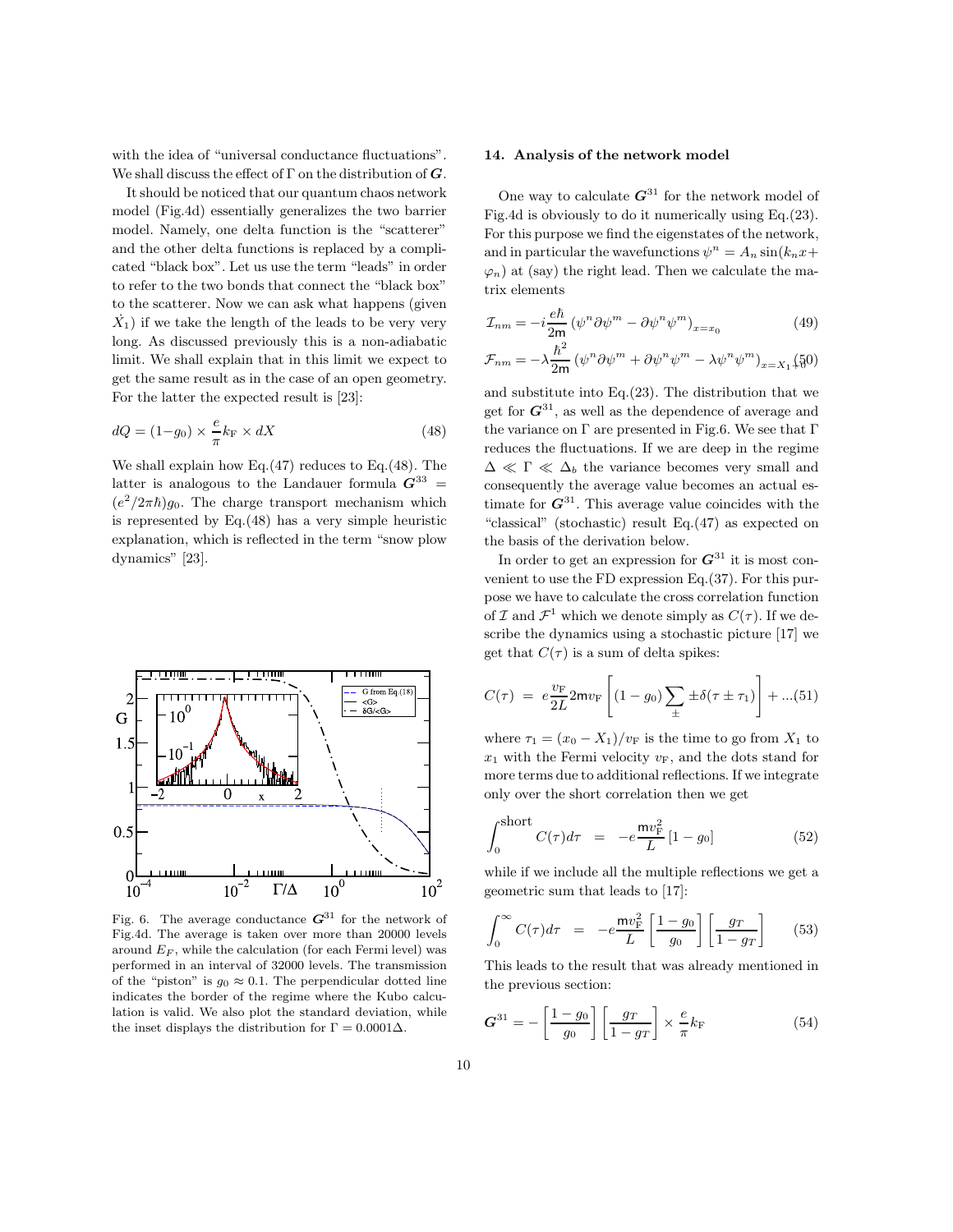We also observe that if the scattering in the outer region results in "loss of memory", then by Eq.(38) only the short correlation survives, and we get

$$
G^{31} = -(1 - g_0) \times \frac{e}{\pi} k_{\rm F}
$$
 (55)

Technically this is a special case of Eq.(54) with the substitution of the serial resistance  $(1-q_T)/q_T$  =  $(1-g_0)/g_0 + (1-0.5)/0.5$ .

The stochastic result can be derived also using a proper quantum mechanical calculation [17]. The starting point is the following (exact) expression for the Green function:

$$
\langle x|\mathsf{G}(E)|x_0\rangle = -\frac{i}{\hbar v_F} \sum_p A_p e^{ik_E L_p} \tag{56}
$$

The sum is over all the possible trajectories that connect  $x_0$  and x. More details on this expression the the subsequent calculation can be found in Ref.[17]. The final result for the average conductance coincides with the classical stochastic result.

### 15. Summary

Linear response theory is the major tool for study of driven systems. It allows to explore the crossover from the strictly adiabatic "geometric magnetism" regime to the non-adiabatic regime. Hence it provides a unified framework for the theory of pumping.

- "Quantum chaos" considerations in the derivation of the Kubo formula for the case of a closed isolated system are essential  $(\Gamma \propto |\dot{X}|^{2/3})$ .
- We have distinguished between adiabatic, nonadiabatic and non-perturbative regimes, depending on what is  $\Gamma$  compared with  $\Delta$  and  $\Delta_b$ .
- In the strict adiabatic limit Kubo formula reduces to the familiar adiabatic transport expression ("geometric magnetism").
- A generalized Fluctuation-dissipation relation can be derived. In the zero temperature limit an implicit assumption in the derivation is having a generic bandprofile as implied by quantum chaos considerations.
- We also have derived an  $S$  matrix expression for the generalized conductance of a dot-wire system, in the non-adiabatic limit  $L \rightarrow \infty$ . The result coincides with that of open system (BPT formula).
- The issue of "quantized pumping" is analyzed by regarding the field which is created by "Dirac chains". In the adiabatic regime Q can be either smaller or larger than unity, while in the non-adiabatic regime Q is less than unity in agreement with BPT.
- We have analyzed pumping on networks using Green function expressions. The average result can be expressed in terms of transmission probabilities. The analog of universal conductance fluctuations is found in the strict adiabatic regime. The conductance becomes well define (small dispersion) in the non-adiabatic regime.
- The average over the quantum mechanical result, which becomes the well defined conductance in the non-adiabatic regime, coincides with the result that had been obtained for the corresponding stochastic model.

### 16. Acknowledgments

I have the pleasure to thank T. Kottos and H. Schanz for fruitful collaboration, and Y. Avishai, M. Büttiker, T. Dittrich, M. Moskalets and K. Yakubo for discussions. This research was supported by the Israel Science Foundation (grant No.11/02), and by a grant from the GIF, the German-Israeli Foundation for Scientific Research and Development.

#### References

- [1] L.D. Landau and E.M. Lifshitz, Statistical physics, (Buttrworth Heinemann 2000).
- [2] D. Cohen in Dynamics of Dissipation, Proceedings of the 38th Karpacz Winter School of Theoretical Physics, Edited by P. Garbaczewski and R. Olkiewicz (Springer, 2002)
- [3] M. Wilkinson, J. Phys. A 21 (1988) 4021. M. Wilkinson and E.J. Austin, J. Phys. A 28 (1995) 2277.
- [4] D. Cohen, Phys. Rev. Lett. 82 (1999) 4951.
- [5] D. Cohen, Annals of Physics 283 (2000) 175.
- [6] D. Cohen, Phys. Rev. B 68 (2003) 155303.
- [7] M.V. Berry, Proc. R. Soc. Lond. A 392 (1984) 45.
- [8] D. J. Thouless, Phys. Rev. **B27** (1983) 6083.
- [9] J.E. Avron et al, Rev. Mod. Phys. 60 (1988) 873.